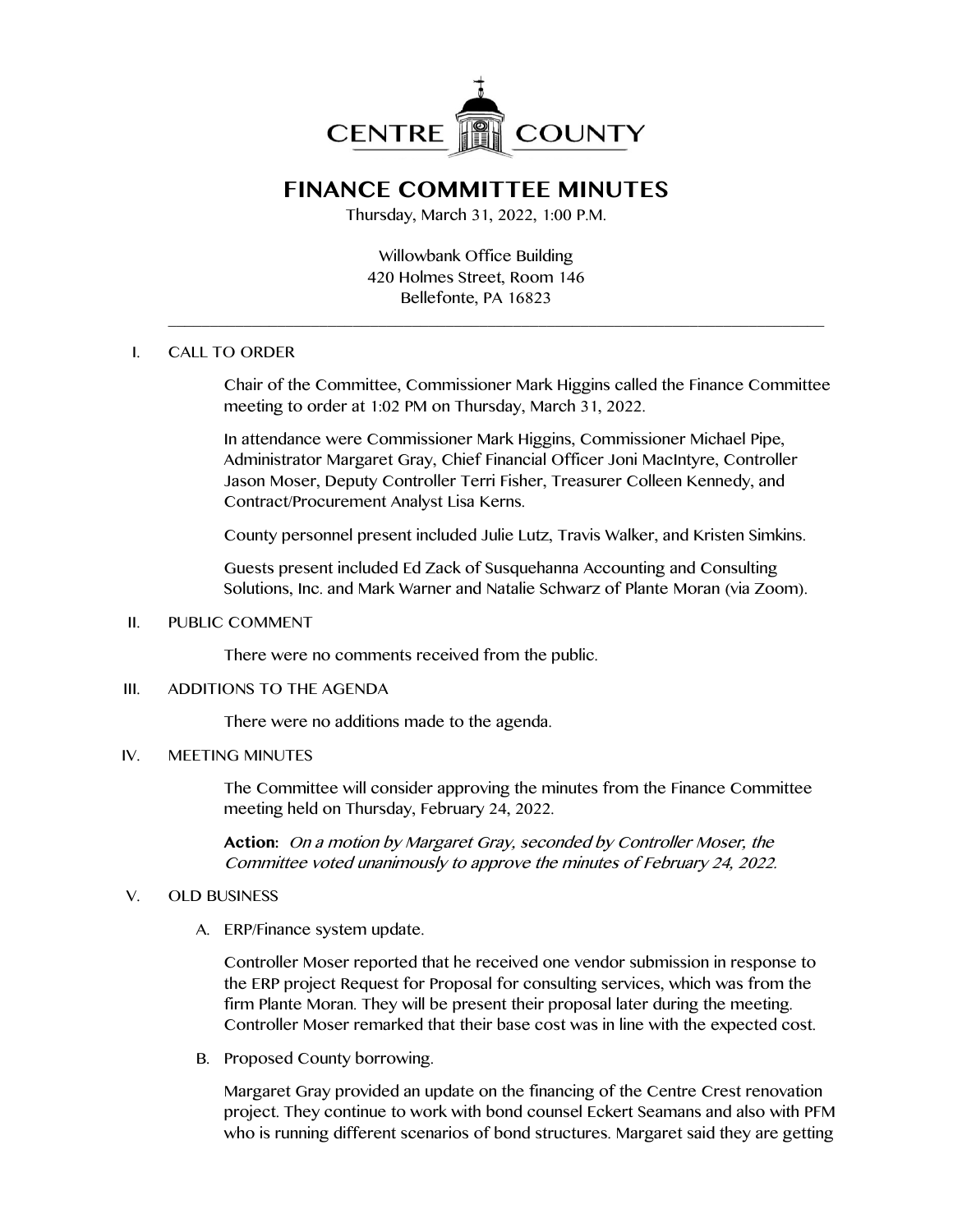# **FINANCE COMMITTEE MINUTES THURSDAY, MARCH 31, 2022 PAGE 2**

closer to narrowing down the choices and amounts of funding. Commissioner Higgins added that there are additional components such as the possibility of financing the costs of renovating part of the Willowbank Building and the retaining wall at the Courthouse.

### VI. NEW BUSINESS

A. Financial reports for February – Joni MacIntyre/Susquehanna Accounting & Consulting Solutions, Inc.

Joni MacIntyre reviewed the February reports including expenditures, revenues, overtime and other funds. She remarked there was nothing of concern as we are only two months into the year at this point, at 16.67%. Revenue is obviously low, with taxes not yet coming in. Joni added that the report next month will also include the original budgeted amounts to provide a comparison with the revised budget amounts.

B. ERP project consultant presentation – Plante Moran.

Controller Moser introduced Mark Warner, Partner at Plante Moran, who provided a presentation outlining their consultant proposal. He described a sample timeline of the project for Phase 1 and 2 over the next 24 months, with an estimated 600 hours, and fee proposal of \$177,000. Controller Moser questioned the optional implementation services available for Phase 3. Natalie Schwarz, Project Manager at Plante Moran, joined in on the presentation and described their project approach and methodologies including understanding, identifying, and determining the County's needs and requirements, in addition to assistance with ERP vendor evaluation and contracting prior to ERP implementation.

Margaret Gray asked if they have worked with any counties in Pennsylvania. Although they have not, Mark Warner said they have experience over the last several years helping 20-25 Central Square customers migrate. Commissioner Pipe asked if being the first Pennsylvania county would be an issue for ERP transition. Mark Warner replied that he does not envision a negative impact due to the various standards built into the majority of ERP systems. Commissioner Pipe asked how much cost is built into addressing any learning curve which may occur and expressed concern that the cost might be reflective of extra time needed due to a learning curve. Mark Warner indicated that portion has not been quantified.